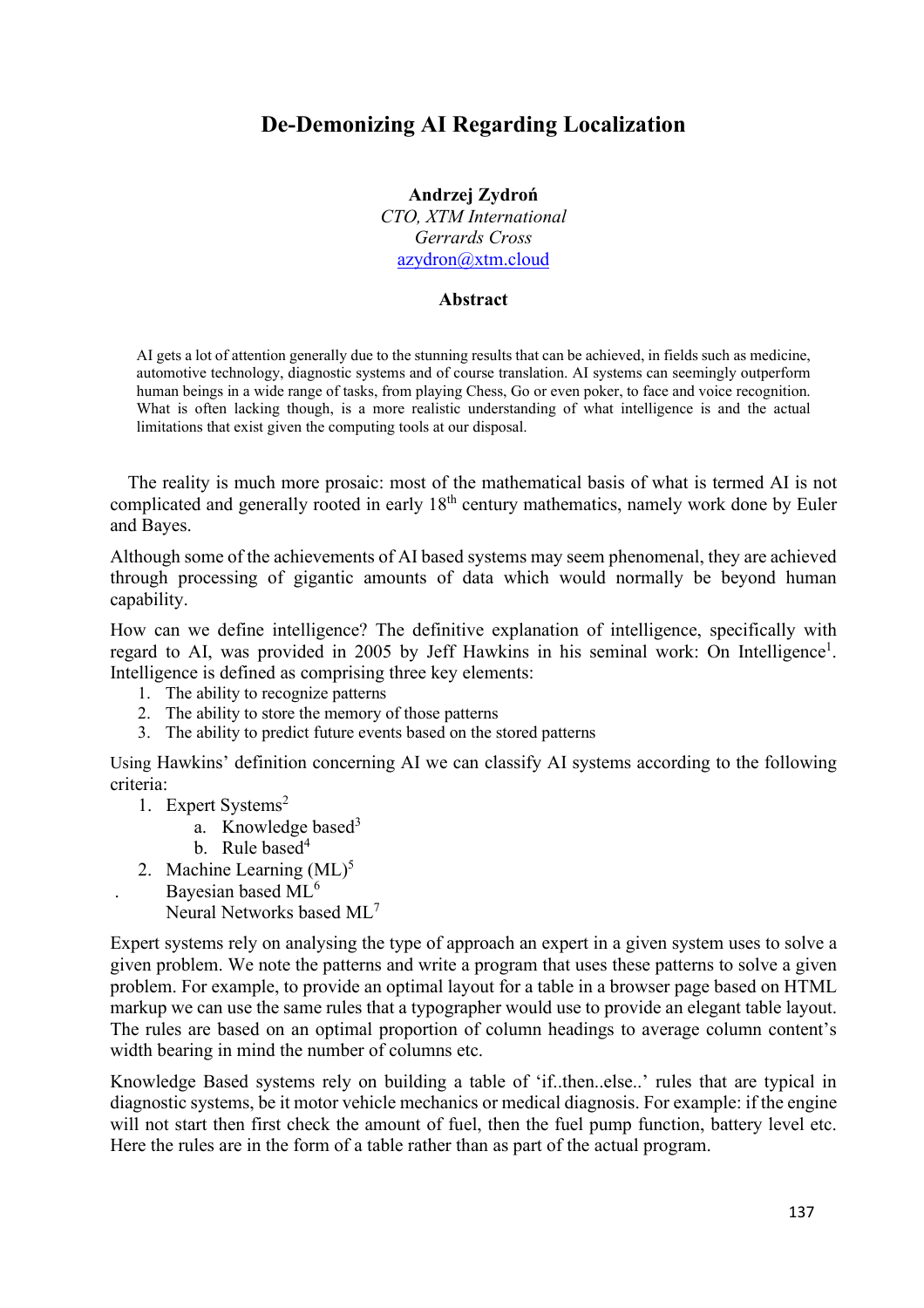Machine learning moves AI into a more interactive mode, where the program learns from the data, rather than being fed rules. Bayesian Adaptive Probability is a very powerful mathematical technique described by the rev. Thomas Bayes and published posthumously in 1763. Bayesian Adaptive Probability 'learns' from events building up a probability score of something occurring again based on prior observation. It is a very powerful technique that is widely used in computing today. Many programs today monitor your use and preferences and try to anticipate what you want to do next. Statistical Probability does the same, but on a static data set rather than dynamically.

A good example of this is Statistical Machine Translation (SMT), where large corpora are analysed to provide word and phrase based equivalent tables between source and target segments. These alignments are then used to try and 'translate' new source text into the target language on a word or phrase basis. This approach works best with language pairs that have similar morphology and word order such as English and French, or English and Spanish. SMT produces rather poor results where the language pair in question differs significantly in terms of word order and morphology as it is unable to account for grammatical requirements for morphologically rich languages.

Neural Networks are the latest and most inspiring development in AI. Using vast amounts of data, be it chess games, poker tournaments or bilingual corpora, Neural Networks will crunch through looking for and learning new patterns. Unlike the previous techniques discussed, Neural Networks are a closed system and we have no insight on what and how is being learned. The outcomes can be very exciting, like winning a Go tournament with Korean Grand Masters, or poker tournaments, through to Neural Machine Translation (NMT). As exceptional as the results may appear, nevertheless it is important to note the limitations:

- 1. Neural Networks require vast amounts of very good quality data. Too little data, or data of poor quality will produce bad results.
- 2. The actual processing power required can be enormous. IBM's Watson AI system requires around 90,000 Watts. An adult male human being requires around 80 Watts.
- 3. AI systems can only operate on one single topic at a time.

Attempts at autonomous driving cars have shown that real world driving is a whole new ball game. Coping with 80% of normal driving situations and conditions is doable. The remaining 20% poses considerable problems, especially in challenging circumstances such as snow or torrential rainfall, but also concerning something that comes totally naturally to human being but is very challenging to AI: theory of mind. When we drive, we are constantly observing, mostly subconsciously, the actions of other drivers and act accordingly. If someone is driving too aggressively or too timidly we adjust our driving to take these factors into account, or to heighten our awareness to potential problems that may arise, based on prior experience Theory of mind is an inherent human trait that is developed from childbirth and is one of the things that characterizes human interaction. It is not something that you can program for effectively or learn via a neural network. Bridging that remaining 20% gap in autonomous driving may yet prove too challenging to fully achieve.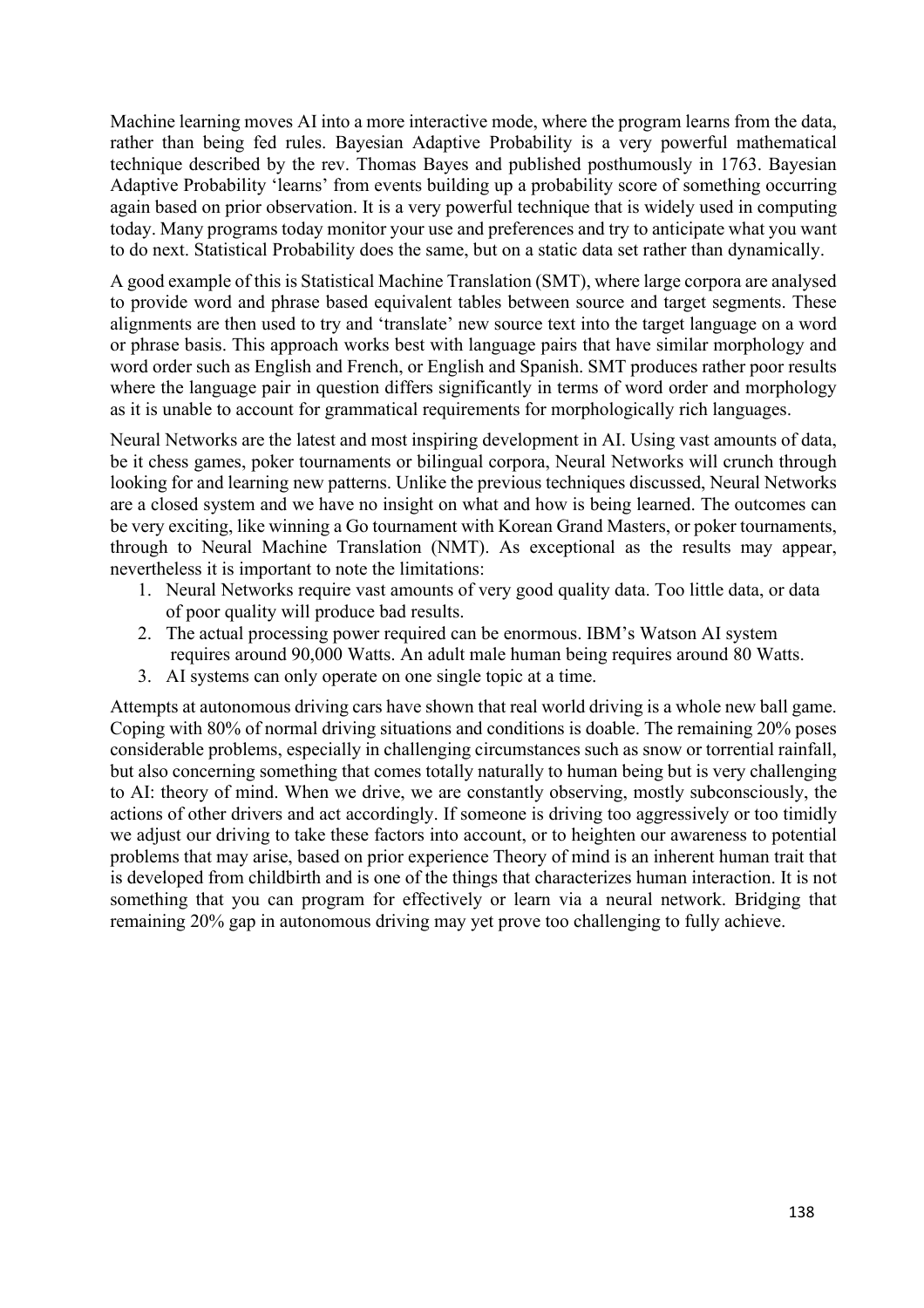

80% rule: 20% fail results

# **Being Human**

The next stage of our journey into the realm of AI takes into how we, as human beings, relate to our environment and what is language. This is not as simple as it first appears. Evolution has, at it always does, made us more or less fit for purpose. That purpose, in biological terms is to pass on our DNA, or rather a 50% random portion of it to our offspring. This does not mean that we are total masters of our environment, but rather we are made to think we are.

All our senses and perception are honed from birth to allow us to make, more or less, sense of our surroundings and interaction with the real world. Extensive scientific investigation has proved that in reality our contact with reality is somewhat tenuous. We learn how to filter only those aspects of the world around us that are pertinent to our wellbeing and existence.

Take sight: we actually see everything upside down – the eye is a lens that inverts the view of the real world. The brain merely adjusts this automatically, learned from infancy. The human eye has a lot of flaws that would not be acceptable in a camera. We can only see in high resolution in a very small area in the centre of our vision, called the fovea. We have a blind spot where your optic nerve meets up with your retina. You have to move your eyes around a scene not only to take in more information but to correct for these imperfections in your visual system. The eye does not take in a scene in one movie camera type swoop: every 4 seconds it executes seemingly random darting like movements, where it tries to fill in more detail. This is completely subconscious: we are not even aware of it. Our sight is in many ways an illusion designed to allow us to cope with the reality in front of us: much of the detail is made up by the brain, mainly from memory. Magicians make very good use of this fact. The same limitations are apparent with most of our senses. Compared to dogs our sense of smell is incredibly poor, but as with everything else it is sufficient for our existence.

The period of brain development from infancy through to puberty are key in our ability to make sense of our environment, for all of our senses. Someone blind from birth would not be able to make sense of the world of sight if, through surgery, they were given the ability to see later in life: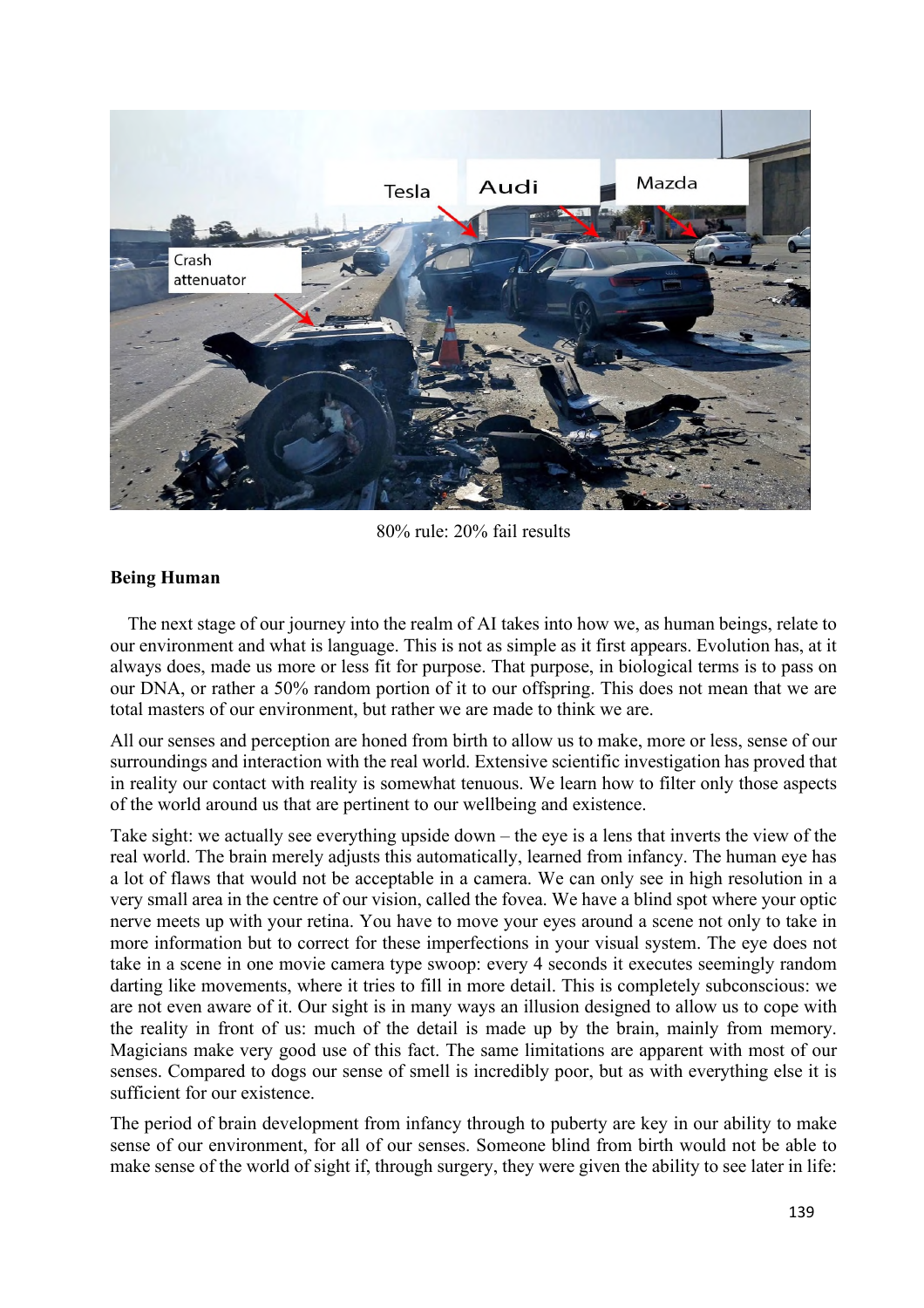there is just too much chaos and overload to be able to cope with the rush of images and light. In fact, there is well documented evidence for this. The same goes for sound and even more for speech. Infancy is the period when we learn to adapt and distinguish the key aspects of our surroundings. This period is also a key feedback loop for brain development: it is stimulated and adapts as it learns. At puberty brain development ceases and learning takes on different characteristics. Infancy is a vital period where we come to terms with what we perceive to be the real world and how we can cope with it.

Over the past 50 years we have learned a great deal about the human brain, as well as the brain of other creatures. Arguably the human brain is one of the most marvellous things in the universe. Its complexity and functioning are now closer to being understood. The mathematics underpinning brain activity are truly awe inspiring and very efficient. We even have a better grasp of difficult topics such as consciousness. We have also worked out key aspects of the mathematical basis of key aspects of the brain such as how we can instantly recognize given objects, merely from an outline.

Our interaction with the real world, from waking up to making a meal to driving to work, all entail a detailed internal model of the world and how it functions, within the limitation of our senses discussed previously. These have been learned from infancy and honed as we grow up. Learning, in a human context, entails laying down the neural pathways that are reinforced over time that allow for this to happen. Our brains interpret the world through our senses and build an effective model of reality as we perceive it. We exist within the context of our experience of the world. We learn by recognizing patterns and remember them for future use.

We also fool ourselves into thinking that we are rational and make decisions based on facts. Nothing could be further from the truth. Our social interactions are accompanied by a flood of chemicals that stimulate, please or annoy us. We are a walking chemical factory of enzymes, hormones and various bioactive compounds. Being human is a very complex process from the chemical point of view.

# **Language**

Human beings are social primates: we share 95% of our DNA with our closest ape cousins. One of the main differences, that account for some of the remaining 5% is a gene called FOXP2. This is the language gene. Apes groom, we talk. Solitary confinement is one of the worst psychological forms of torture for humans. As social animals, we need each other. Language can only be understood from a human perspective: it is not some kind of scientific or logical notation. Language is typically full of anomalies, exceptions and much repetition. Language is human, and along with most human characteristics it is never completely rational.

The best way to describe Language is to compare it to clay in terms of pottery. Clay represents the potential. The final fired 'pot' represents Language and individual vessels can have different shapes and sizes. Language can take various forms, from sign language to the whole variety of human languages spoken today. For spoken language, the ability to force air through our voice box and form different sounds using our tongue and lips allows us to talk. Interestingly it takes many years from infancy to around 7 years old to master the correct tones for a given language. Languages vary quite considerably in terms of pitch and sound, which is why learning to speak in a different language leaves most of us with an accent. After puberty, it is much more difficult to articulate fluently in another language.

The key elements of Language are things (nouns) and actions (verbs), followed by the plethora of additional parts of speech required to provide more detailed meaning. All languages have these. The actual grammar of a given languages can vary considerably, but they must be able to convey the same meaning in human forms. For example, you can have languages with no verb tenses: you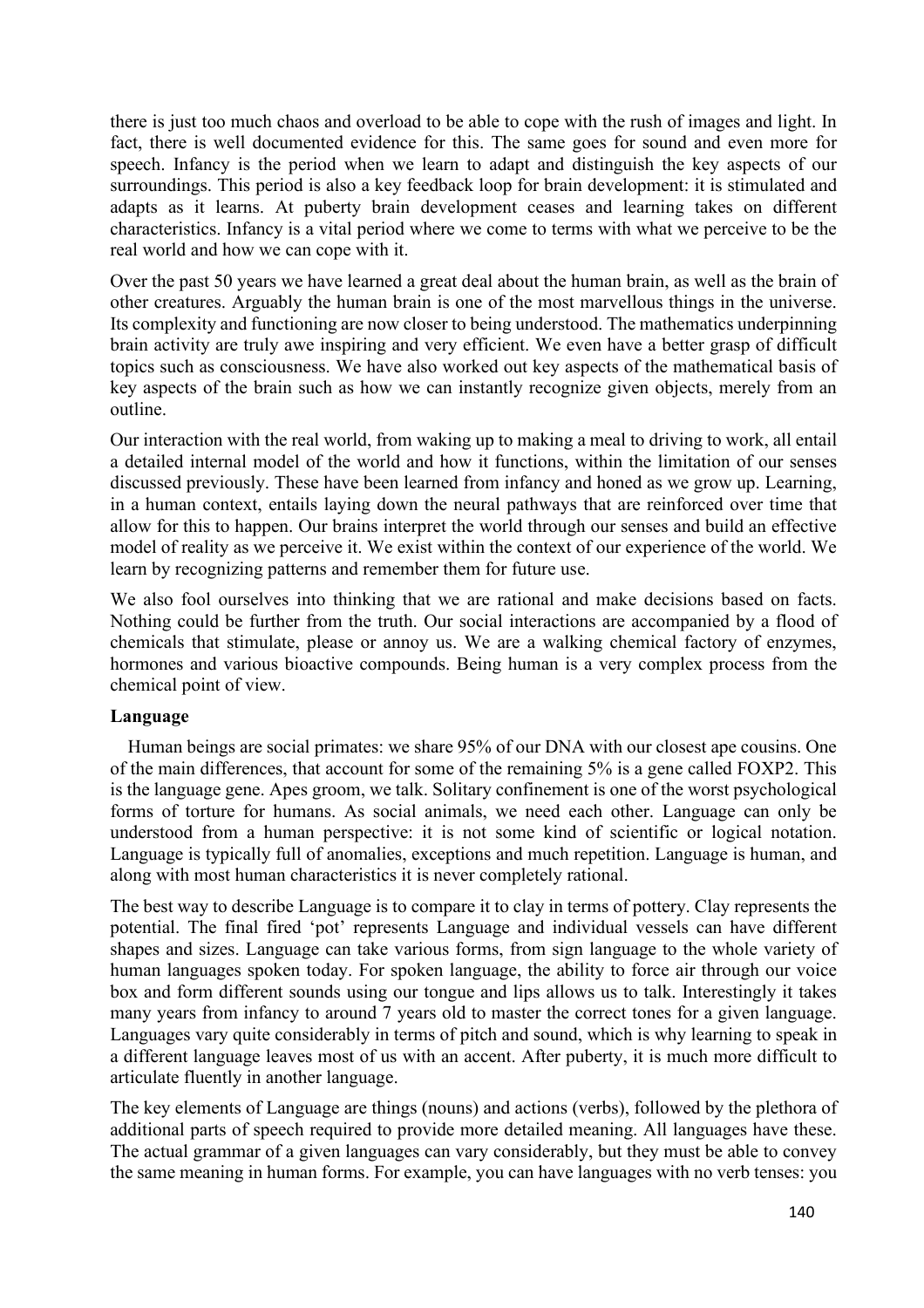just have to provide sufficient context to establish who did what to who when. You can also have languages with no plural form; again, you just have to provide sufficient context.

# **And then came Computers**

The basic architecture of all mainstream computers, be they smartphones to supercomputers, was laid down more than 70 years ago by, among others, John von Neumann and Alan Turing. The basics remain unchanged: processors have grown immensely more powerful, doubling in performance every 24 months on average. Memory and storage has also grown at an incredible rate, but the basics remain the same. You can compare the basic inherent intelligence of our processors to that of a tape worm. A tape worm inhabits a warm dark space and has absolutely no knowledge of the working of the outside world. The same goes for our computers.

The only 'intelligence' that we can gain from the current generation of processors is via computer programs. What computers can do, as opposed to human beings, is to sift through unimaginable scales of data and look for patterns. This data can be sequences of moves in a game, or vast amounts of text, looking for patterns. As computers have no knowledge or experience of the outside world their view is strictly limited to the task at hand. There is a great deal of confusion regarding AI. Alan Turing defined the 'Turing Test' in 1950 as "a computer's ability to exhibit intelligent behaviour equivalent to, or indistinguishable from, that of a human". This famous test does not necessarily provide a basis for intelligence as Alan Searle pointed out in his "Chinese room' thought mind experiment in 1980 – although the interaction might appear to have a surface form of intelligence, computers are inherently incapable of 'understanding' which is a core issue in general intelligence and in navigating the real world.

The current generation of computers differs substantially from the functioning of the human brain or the brains of mammals and other creatures. The basic computer chip has no inherent intelligence. It is merely a tool for processing data. It has no knowledge of the physical world and only executes programs that are fed to it. In many respects, it is like a tape worm: both live in warm dark places totally isolated from the outside world. What computers can do though is process vast amounts of data – something which is outside the practical scope of individual human beings.

The von Neumann architecture has served us extremely well, but it has its limitations: it is excellent for databases and spreadsheets and we can do some amazing things by crunching very large amounts of data for an extended period to learn new patterns. There are many built in legitimations though that limit the potential scope for the current design of computers.

The leap to a general purpose intelligent and autonomous computing device will require a substantial rethink. Much very good work is already in progress based on a more detailed understanding of the mathematics and detailed working of the human and generally mammal brains. Neocortical computing is an exciting new field that is still in its infancy but promises a totally new approach to computing that may one day lead to truly autonomous intelligent devices. It attempts to mimic closely the function of the neocortex in human brains and the neurological pathways that link everything together to produce a truly autonomous intelligent device with scalability and very low power requirements.

# **Expert Systems**

Expert systems apply the same rules to a problem that an expert would employ. There are two ways of doing this. The first 'Knowledge based' method encodes the 'expert system' as a series of program functions: for example working out the optimal layout for a table, taking into account the number of rows and columns and the proportion of header text to the column text. The net effect is what an experience typographer would have done: we have encapsulated the table layout skills of a typographer in order to automate the table layout process.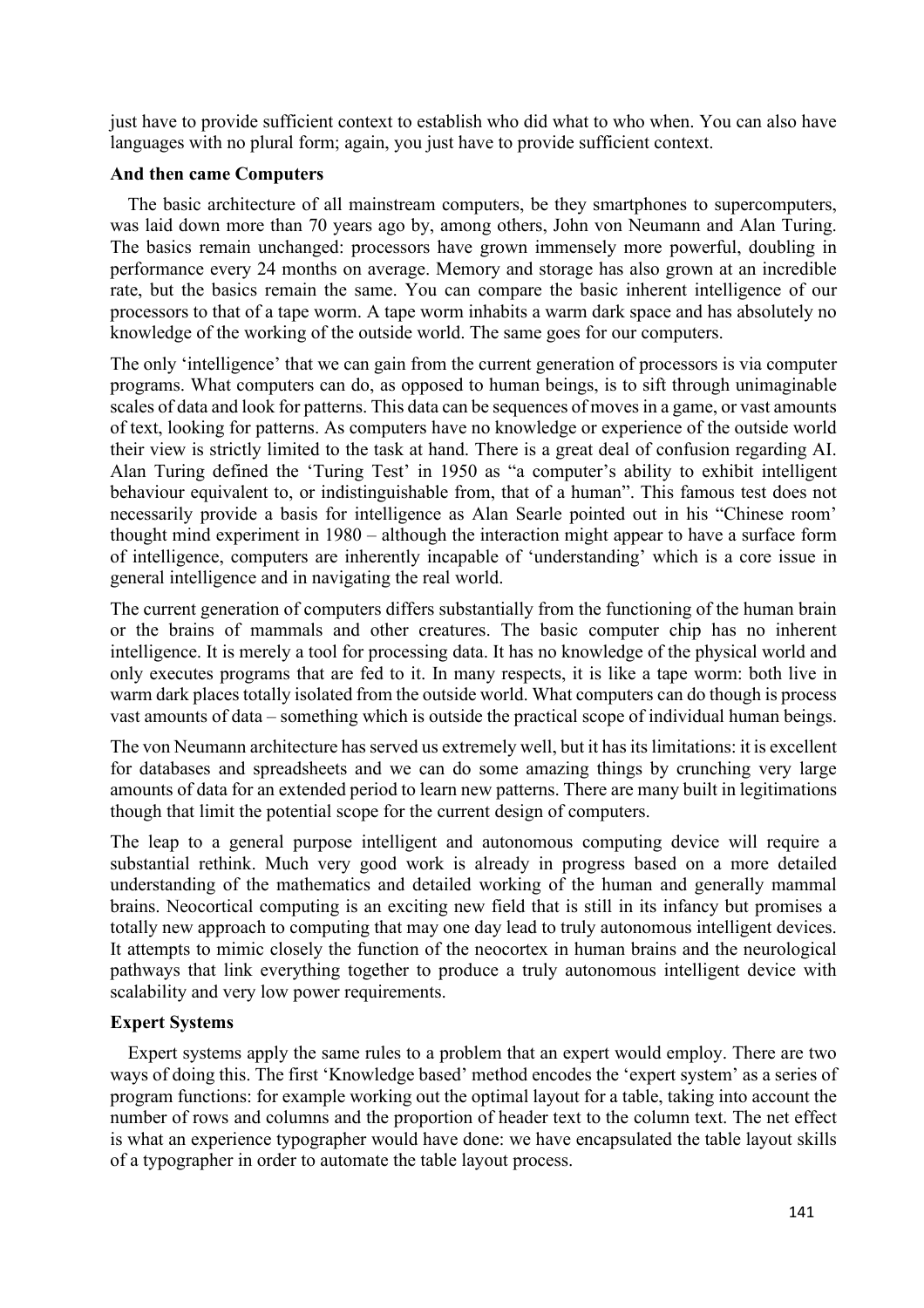The second approach regarding expert systems is to encapsulate the whole domain information for a given topic into a knowledge base as a set of rules: if 'X' then do 'Y'. The knowledge base is then used to drive the decision-making process rather than specially coded algorithms as in the knowledge-based approach. An example of this is a general-purpose diagnostic system, where information is obtained about a symptom that will lead to further questions that narrow down the possible problem until a definitive cause is established beyond all probability.

Both types of expert systems are based on existing domain knowledge, and both qualify as AI in meeting the core three 'intelligence' criteria detailed above: pattern recognition, storing of pattern information and using the stored patterns to predict a course of action.

# **Machine Learning**

Whereas in expert systems we capture patterns a priori, with machine learning we let the system work out what the patterns are and to then store and use those patterns to solve problems.

Bayesian based ML works out the probability of an occurrence by observing a series of events and storing that information for future use. Bayesian probability is also known as adaptive probability, where the probability of an event increases with the frequency of its occurrence. The more frequently something happens, then the probability of it repeating increases. Bayesian ML provides a detailed audit trail that can be observed and verified and is very fast in operation. Bayesian systems can also be linked in a network known as a Bayesian Belief Network. Bayesian based ML relies on a simple, but very powerful mathematical probability function described by Rev. T. Bayes (1701 - 1761).

Neural Network based ML uses a very different approach. Neural Networks rely on an extremely large amount of data to produce an output engine that can then be used to classify, for instance images, or for machine translation. The data is fed into the system which analyses the data according to pre-set criteria. There is no control over the decision process: the system is left to its own devices and does not provide any information as to why it has made specific decisions: it is effectively a 'black box' that cannot be tuned in any way.

The quality and makeup of the input data is critical. Neural Networks will reflect any bias inherent in the input data and any errors will adversely affect the output. The other distinguishing feature of the neural network approach is the very long run times and computational requirements compared with other systems mentioned. In many cases neural networks will provide similar decisions to expert systems, but have the benefit of being more precise.

Neural Networks can be 'brittle' depending on the amount and quality of the training data. Small variations can produce unexpected results as evidenced in the following image misclassification from one of the main image identification engines: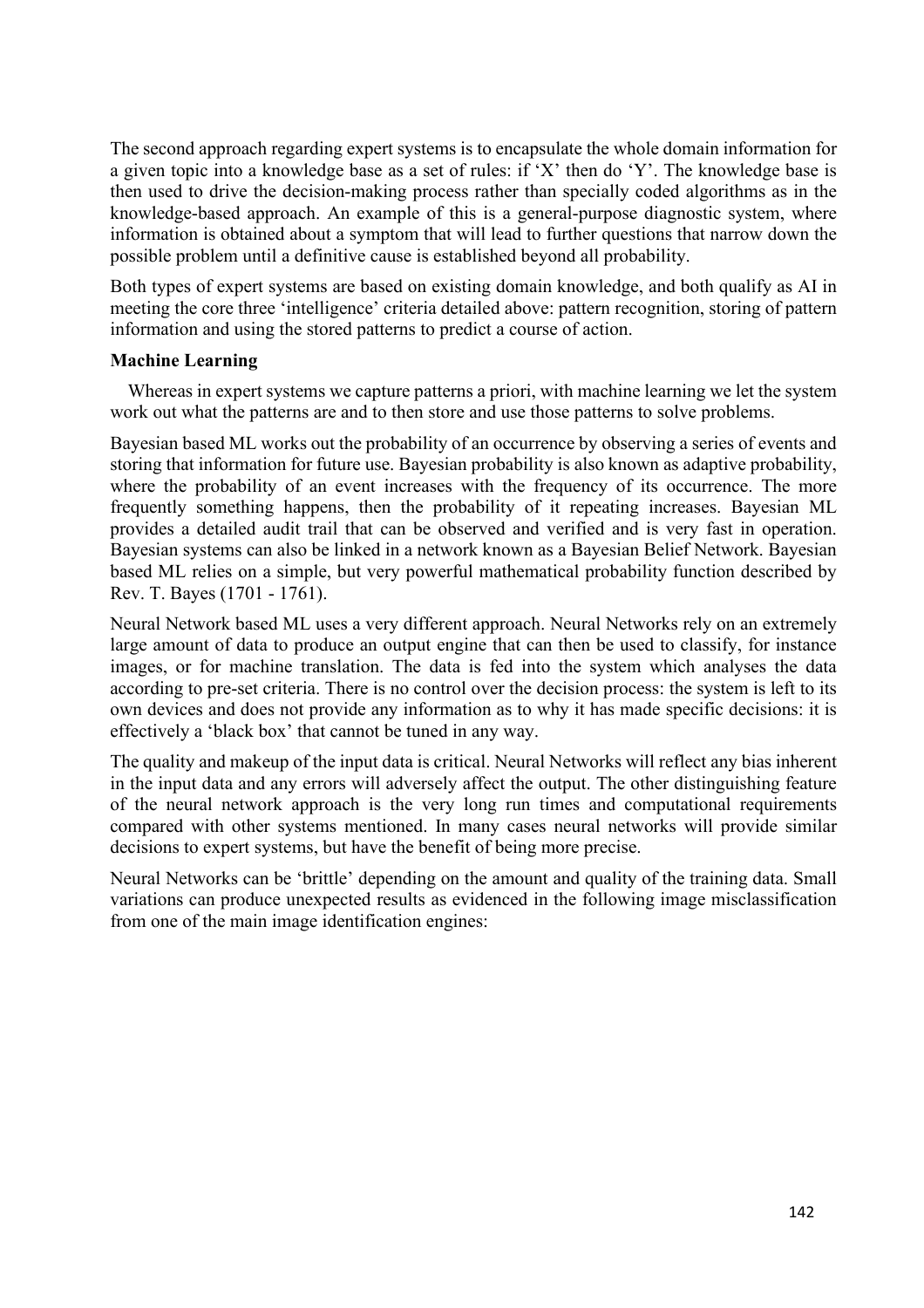

The other problem with Neural Networks concerns updating the engine with new data. As training times can be measured in weeks, engines cannot be easily updated with new data.

### **AI in Localization**

It comes as a surprise that most Computer Assisted Translation (CAT) tools have been using AI for many years in one form or another. Translation Memory, Terminology Extraction, Machine Translation are all aspects of pattern matching and qualify as AI based on the standard definition of intelligence. In addition, Statistical Machine Translation and Neural Machine Translation.

There are many aspects of Localization that can and do benefit from AI. Many of these aspects work in conjunction with significant lexical resources such as bilingual lexicons as well as Part Of Speech (POS) analysers:

- 1. Intelligent corpus alignment that 'learns' as it aligns based on lexical and POS resources
- 2. Terminology extraction using POS analysis
- 3. Bilingual terminology extraction using multi-lingual POS analysis
- 4. Automated workflows that route data to reduce workload, such as automatically defining which project and language pairs require or do not require proofreading or additional checks
- 5. Automatic transfer of inline elements from source to target segments
- 6. Fuzzy match completion using bilingual lexicons and POS analysis
- 7. Dynamically 'learning' translation from the translator as he/she translates, building a Machine Translation (MT) engine on the fly.

Neural Networks have shown extremely good results for Machine Translation (MT). The output for Neural MT (NMT) is much more fluent than that produced by Statistical MT (SMT):